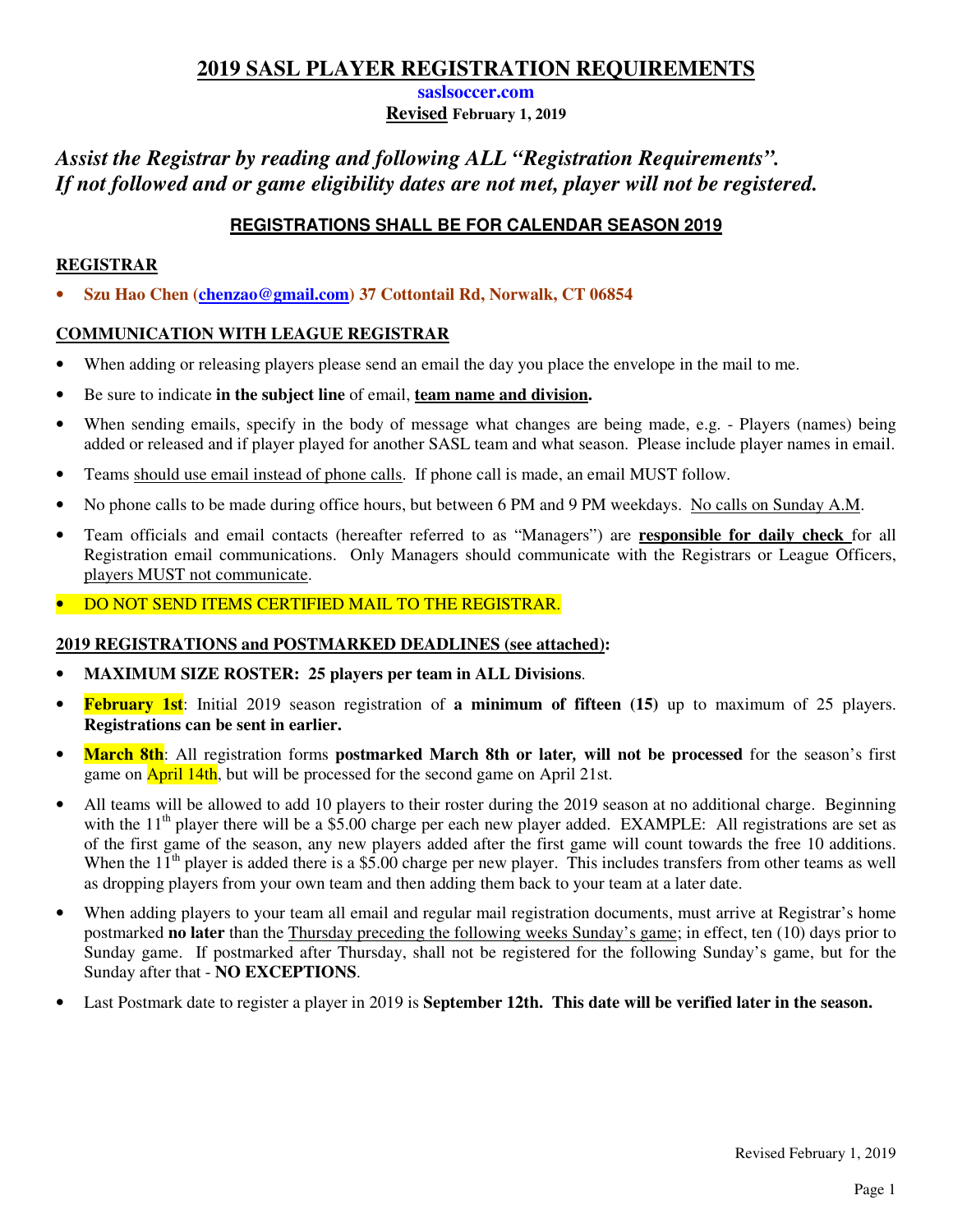#### **saslsoccer.com**

### **Revised February 1, 2019**

## **DOWNLOADING 2019 SASL FORMS FROM THE WEBSITE**

Teams are responsible for downloading ALL Annual 2019 Updated Forms; - "Registration Requirements"; Excel (3 Part) Registration Form; Player Release Form; Waiver and Release of Liability;

2019 Excel (3 Part) Registration Form MUST be used for player registration. REASON - Form will be used by CSSA to create a State Wide Master Player list. Older dated forms from prior years **shall not be accepted**.

### **ITEMS / INFORMATION REQUIRED FOR REGISTRATION**

#### **1. Waiver and Release of Liability Form**

- Required every year for **ALL** players per USASA requirement for insurance purposes.
- Scanned copies are accepted. Team managers are to consolidate all waivers into **ONE** file. Multiple scan copies will not be accepted. If there are changes to the team later on, team managers will provide an updated **SINGLE** scan copy.

## **2. New player passes:** New player passes **must be signed by the player**:

- A*.* **One** SASL Over-30 YELLOW player passes for age 30 and over division, or  **One** SASL Master BLUE player passes for age 40 and over division; or **One** SASL Master BLUE player passes for age 50 and over division.  **One** SASL goalkeeper under age PINK pass - Age 25 for 0-30; Age 35 for Masters 0-40 and Age 45 for 0-50.
	- Questionable player signatures will be questioned and or rejected.
	- Player's Name, Driver's License Number (ID Number) and Birth Date **must be printed legibly** on pass. Player pass ID (License) Number must be the same as on the Team Registration Form. Some States and Passports have more then 9 digits and some use letters. Always use the first 9 characters of the id#.
	- If player does not have a driver's license See Drivers License requirements.
	- Do not fill out the reverse side of the pass this section is **for Registrars use only**.

#### **B. Player Photograph**

• One player **color** photograph (*must be passport size and one inch minimum head size – must fit inside the box on the pass***)** shall be compared to photo copy on license photo. Less than one inch head size may be rejected - **No hats allowed**. Photos **must be cut and glued / pasted** on player passes. Do not use staples.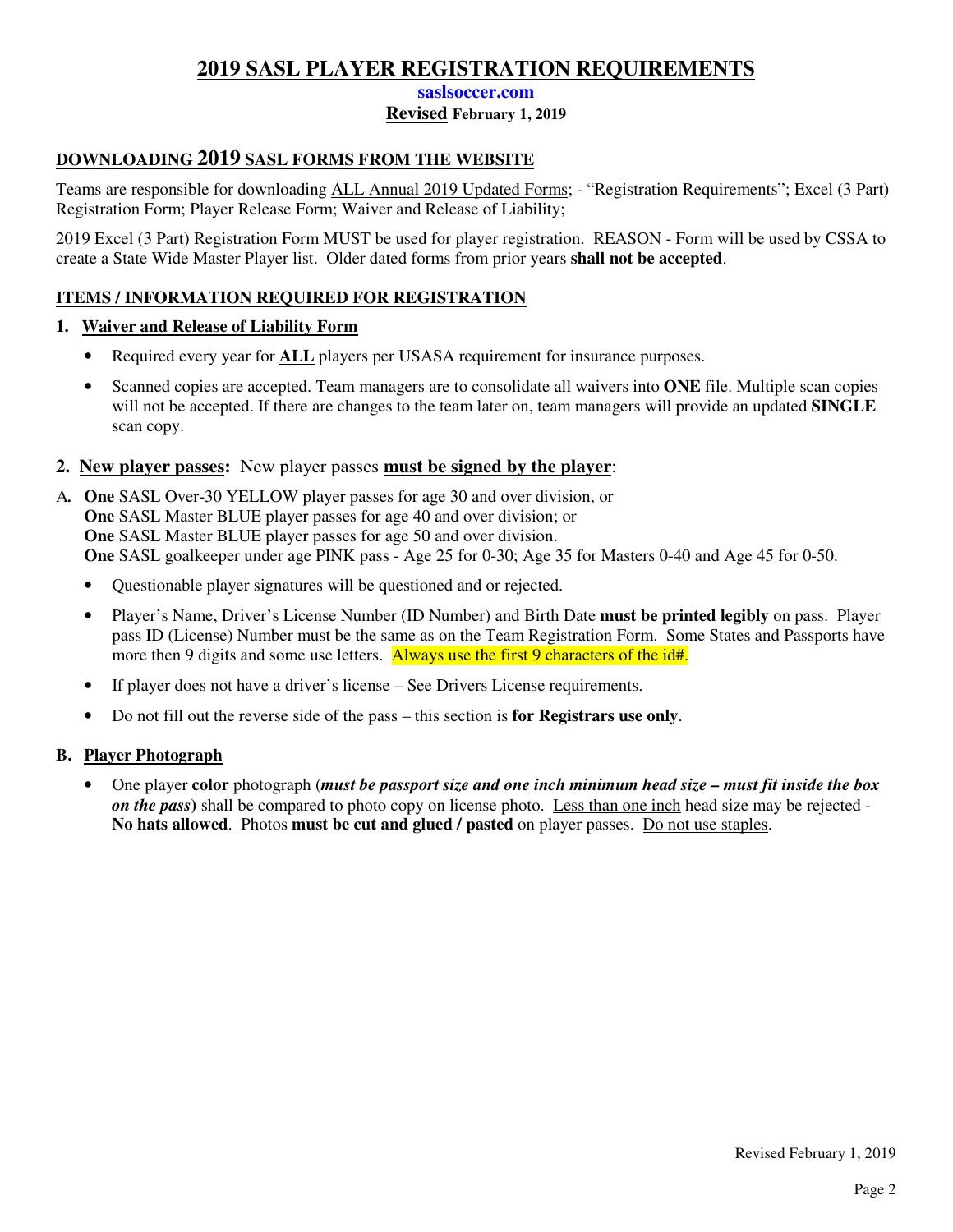#### **saslsoccer.com**

### **Revised February 1, 2019**

### **C. Drivers License Requirements – New players must submit the latest copy of Drivers License to be registered.**

- One **colored legible photocopy** of the player Driver's License, or Connecticut Non-Drivers Photo ID Card if available from the State; Name; Date of Birth must be legible, and license photo copy will be compared to passport sized photo supplied. - **License copy MUST be cut to the same size as the player pass**.
- Players who do not have a Connecticut License or ID card may submit a license from States other than Connecticut; this will be accepted for registration. A letter may be requested that the player is not currently registered to play for any team within his home state and is not currently under any suspension – USSF Rule.
- Managers are responsible for comparing the photo copy of license sent to the League, to the players original State Issued License to ensure that the **player's date of birth is accurate**. This must be done for ALL players, new and previously registered player's licenses on file with the Registrars. Teams must check their players License D.O.B. that they list on their game roster. Failure to do this, in the event of a players D.O.B. being wrong, the team will be held accountable for submitting a wrong D.O.B., if it makes the player ineligible.
- All players from countries other than the United States who do not have a US Drivers License may submit a copy of their Visa or Passport showing their picture and date of birth. Players may be requested to submit an International Letter of Clearance from his country of origin listing his last address and granting permission to travel to play in Connecticut. This is a USSF Rule.

### **3. Registration Form - Must be the 2019 Excel (3 Part) Form**

- **'Instruction' Tab** Open and follow instructions 1 through 8 for New Registration Form.
- **'Team Roster' Tab** For initial registration update the 'Team Roster' Tab. List all players to be registered with all player information fully completed. If players already have league passes from the previous season with the same team or another team, indicate this information and team on the accompanying email message to assist the Registrars.
- **'Adds and Deletes' Tab** For updates to your roster, fill in the "Adds & Deletes" tab **with the date you are adding or deleting and properly check the player as New (column B) or Released (Column C)**. Change your 'Team Roster' Tab to reflect the changes. Change the date on the 'Team Roster' tab cell G3. Email the spreadsheet to your SASL Registrar. **Teams that only update "Adds & Delete" tab without updating "Team Roster" tab will have the form returned and registration will not be processed.**
- **Must be emailed** to the Registrar **Mail paper registration forms along with the player information**.A copy of the email with attachment should go to the team's other manager, and to the sender's Outbox or Sent Items file.
- **MUST be** downloaded from the League Website**. Customized forms** cannot be accepted and will be rejected. Reason - CSSA Registrar uses the form to create a master player list of all CSSA registered players for USSF.
- **Team Management** must also complete the top of form **and date,** each time the form is submitted.
- **Player Driver's License Number** (ID Number) or Connecticut Non-Drivers Photo Identification Card Number must be the same ID number as on the player pass.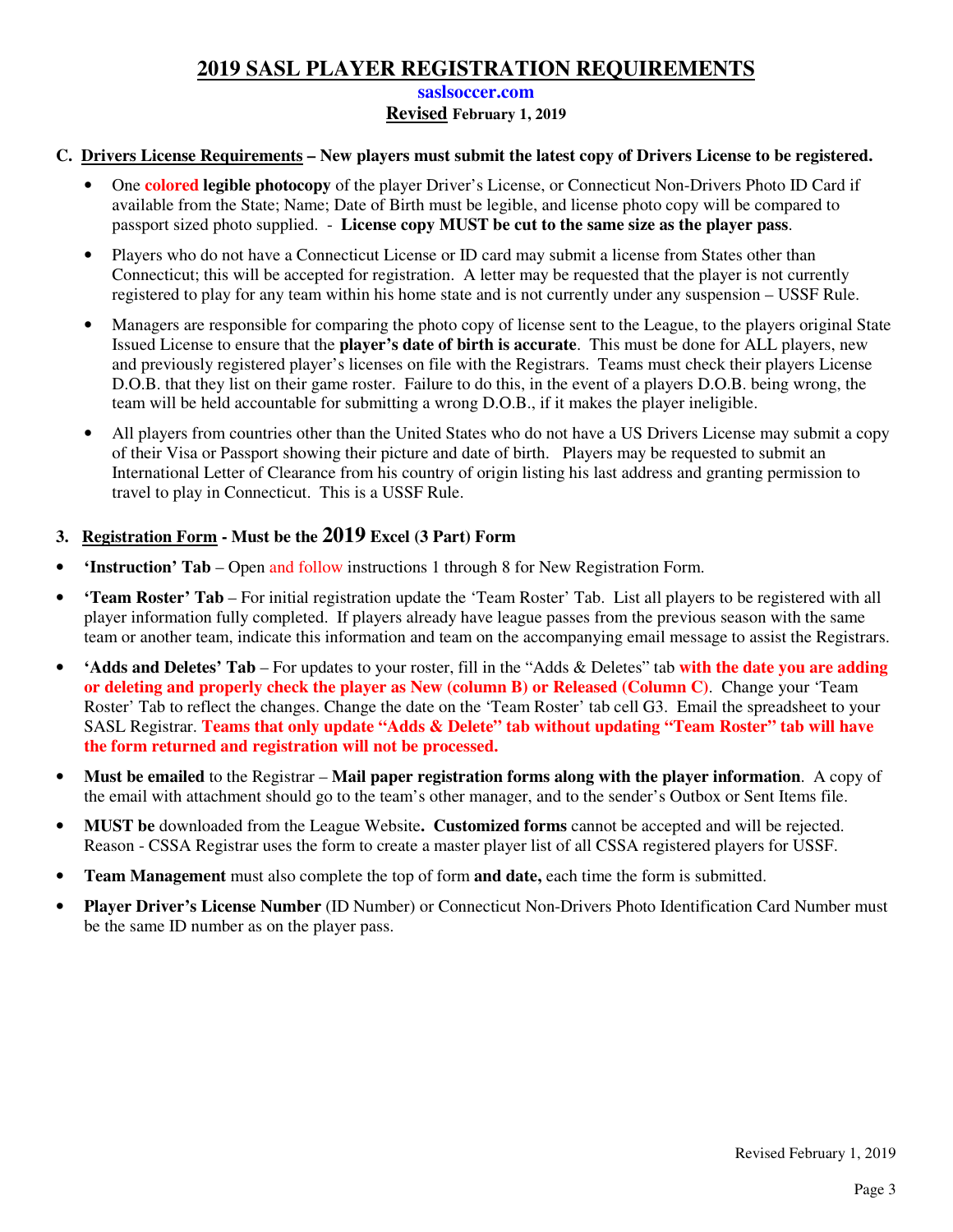#### **saslsoccer.com**

### **Revised February 1, 2019**

### **ADDITIONAL INFORMATION:**

- **1. Players shall not be registered if any registration requirement is not followed or is missing when received by the Registrar. He will email team management only once about missing information or items.**
- 2. When missing information or items are received by the Registrar, postmarked no later than Thursday, the player will be registered to play on the following eligible Sunday (10-days later). If, after ten days from Registrar's contact with team management, Registrar has not received the missing information or items, the incomplete registration shall be returned to the team management.
- 3. Players from other leagues joining the SASL will be registered as new players. Other league's passes cannot be used in the SASL.
- 4. Under age goalkeepers, upon reaching age 30 or 40 or 45 must be issued new colored player pass for the division they are playing in (special pink pass will be changed to a yellow or blue player pass).
- 5. Managers **MUST CHECK and count their player passes** immediately after the game to ensure they have all of their team's passes and that match officials do not leave with them. A player can only play **with League approval for one game if a player pass is lost**. The Registrar must be notified no later than Thursday prior to Sunday's game (three days prior to match) for the referee and opponents to be officially notified that the player can play without a pass. If the Registrar is notified **after Friday**, the player shall not be allowed to play in Sunday's match. If a player with no pass plays without League email permission, the team shall forfeit the match with fines.
- 6. It is the team's responsibility to follow up and mail replacement registration documents, including a \$10 reregistration fee for each player if a team loses player passes (SASL Rule E.6 must be followed).
- 7. Player passes (including blank passes) **are the exclusive property of the SASL**, and cannot be used in other leagues. If SASL passes are used in another league, the player and the team will be disciplined (see SASL Rule E.9 for discipline details).
- 8. Inactive player passes will be kept on file for **only one season**. Any pass in the Registrar's possession with a registration sticker of 2016 will be destroyed after the first game of 2019. Only passes with registration stickers dated 2017 will be maintained for the 2019 season.
- **9.** Teams shall be fined for any passes that are not returned to the SASL, or for not meeting League deadline dates for return of passes at end of season. All player passes **must be returned no later than two weeks** after end of the official season's schedule. (Rule E.3 & L.17). **When returning the passes, the managers should ensure that there's tracking number.**

## **MAILING OF REGISTRATIONS:**

- 1. Passes after the initial registration period, will usually be mailed back to teams within 72 96 hours from the date Registrar receives, and in time for the next eligible game date. **No one is allowed to go to a Registrar's home**.
- 2. Managers should not be using Express Mail to mail registrations. Managers should only use the **U.S. Postal Service. There is no need to use Express Mail as all registration material must be** *Postmarked* **10 days before the player is eligible to play.** Registrar should not have to go to the post office to pick up registration material; this could result in a player not getting registered.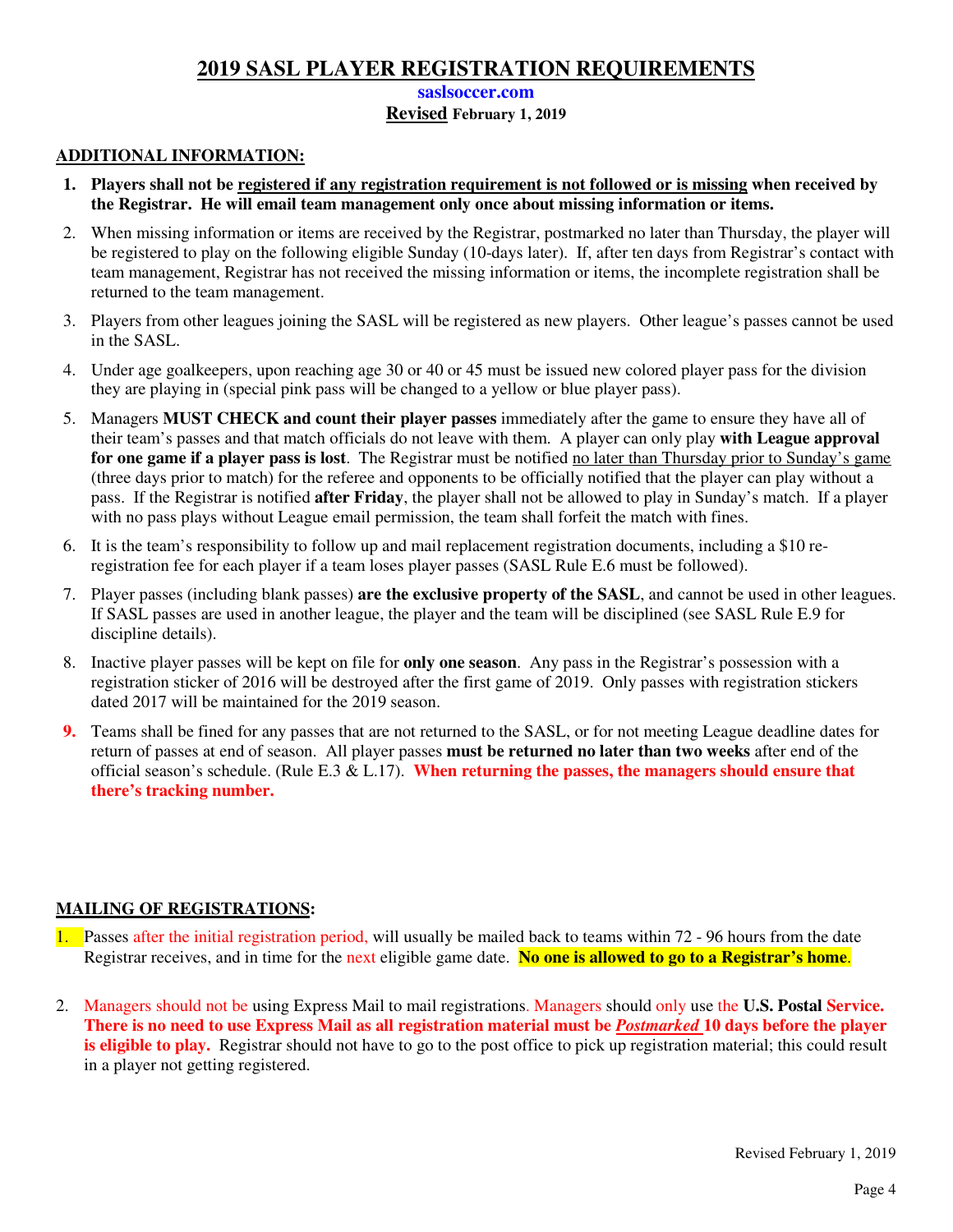#### **saslsoccer.com**

### **Revised February 1, 2019**

- 3. SASL will allow for expedited registration service. In order for expedited registration to be processed, the team must meet the following requirements:
	- a) Registration information must be received by 12PM on the Wednesday prior to the game. For example, if the game is on April  $15<sup>th</sup>$ , in order to expedite the player pass, all the information must be received electronically by April 11<sup>th</sup> at 12PM. This includes updated registration form, colored copy of driver's license and signed waiver.
	- b) A \$50 fee will be assessed for expedited service. The fee must be paid via Venmo/Paypal (account TBD).
	- c) Hard copies must be postmarked on the same Wednesday in order to ensure the pass is available for the following week.
	- d) Once payment is confirmed and registration is received, Registrar will provide an email to the team manager allowing the player(s) to play with their driver's license for that week only.

#### **PLAYER INSURANCE:**

If a player is injured in a league game, the Insurance Carrier will verify eligibility from the Referee's Game Report and the teams Registration Form on file with the SASL and CSSA. If the manager is aware his player may have a serious injury, he MUST notify match official to write this in his game report.